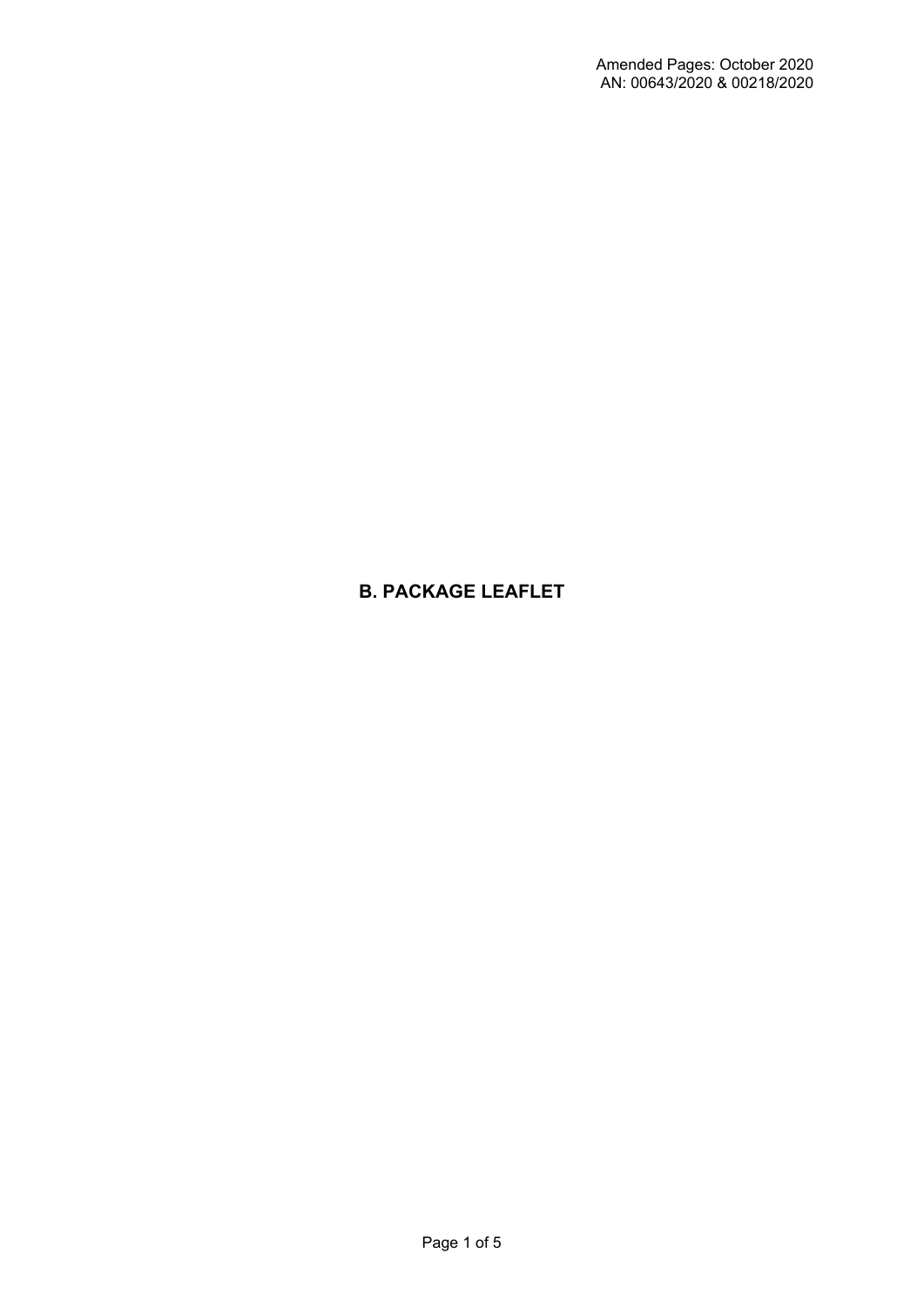#### **PACKAGE LEAFLET/LABEL\* : AquaVac Relera concentrate for dip suspension or suspension for injection for rainbow trout**

### **1. NAME AND ADDRESS OF THE MARKETING AUTHORISATION HOLDER AND OF THE MANUFACTURING AUTHORISATION HOLDER RESPONSIBLE FOR BATCH RELEASE, IF DIFFERENT**

Marketing authorisation holder:

MSD Animal Health UK Ltd. Walton Manor **Walton** Milton Keynes **Buckinghamshire** MK7 7AJ

Manufacturer responsible for batch release: **†** MSD Animal Health UK Limited Walton Manor, Walton Milton Keynes, Buckinghamshire MK7 7AJ, United Kingdom

Merck Sharp & Dohme Animal Health S.L. Poligono Industrial El Montalvo I C/Zeppelin 6, Parcela 38, 37008 Carbajosa de La Sagrada (Salamanca) Spain

## **2. NAME OF THE VETERINARY MEDICINAL PRODUCT**

AquaVac Relera concentrate for dip suspension or suspension for injection for rainbow trout

### **3. STATEMENT OF THE ACTIVE SUBSTANCE(S) AND OTHER INGREDIENT(S)**

Each ml of vaccine (concentrate) contains:

#### **Active substances:**

Inactivated cells of *Yersinia ruckeri* (Hagerman type 1 strain) inducing ≥ 75% RPS\* Inactivated cells of *Yersinia ruckeri* (EX5 biotype strain) inducing ≥ 75% RPS\*

\*RPS: relative percentage of survival in rainbow trout

#### **Excipients:**

Residual formaldehyde:  $\leq 0.05\%$  (w/v)

<sup>\*</sup> This text will form the label for the product. There is no separate leaflet for this product. The text numbering is taken from the template for the package insert, and under 15 Other Information is given the additional information required by the label template.

<sup>&</sup>lt;sup>†</sup> The printed package leaflet will state the name and address of the manufacturer responsible for the release of the concerned batch only.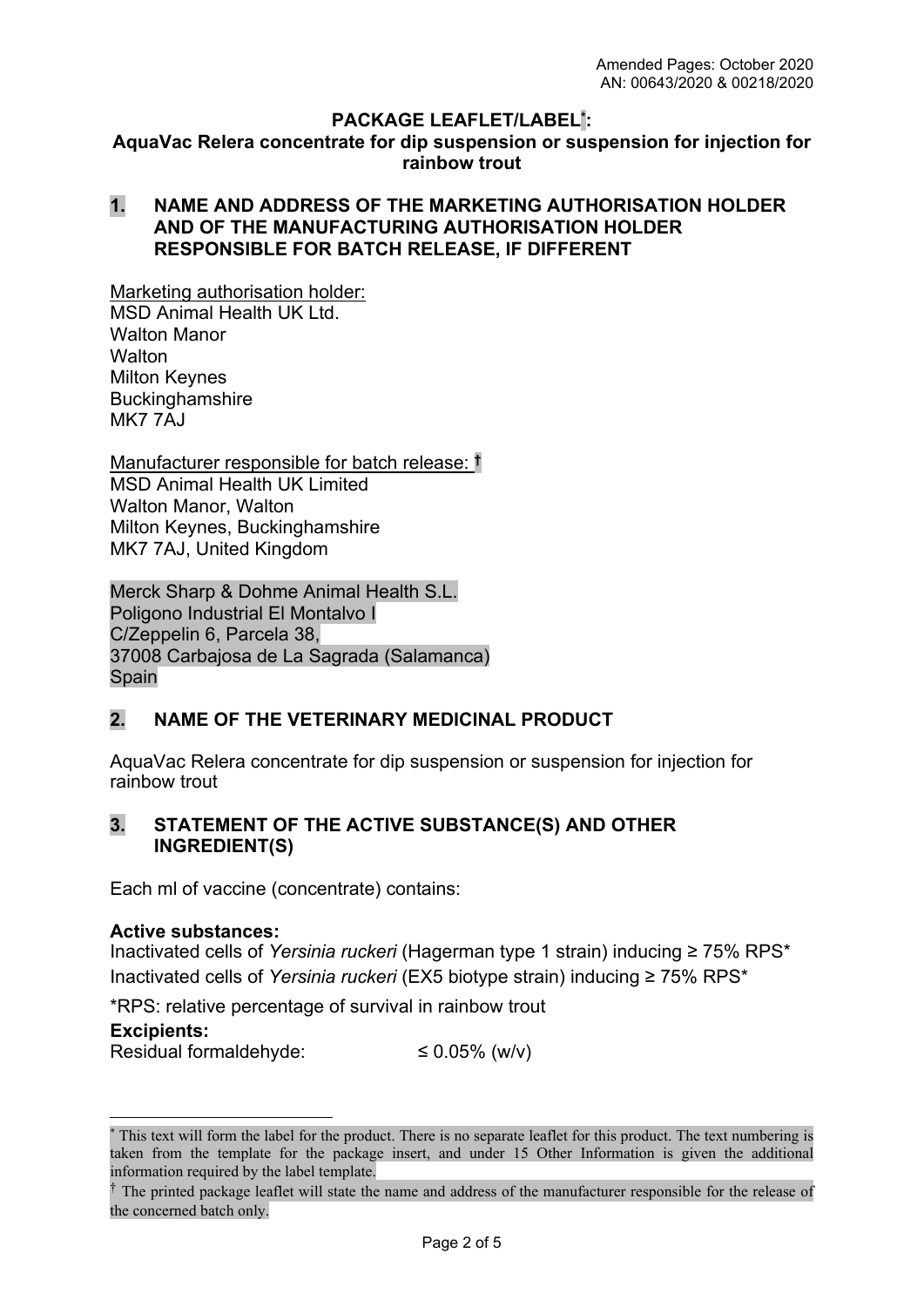# **4. INDICATION(S)**

Active immunization against Enteric Redmouth disease (ERM) to reduce mortality caused by Hagerman type 1 and EX5 biotype strains of *Yersinia ruckeri*.

Immersion route:

Onset of immunity: 336 degree days (28 days at 12°C) for Hagerman type 1 and for EX5 biotype.

Duration of immunity:

6 months (205 days at 12°C) for the Hagerman type 1.

4 months (133 days at 12°C) for the EX5 biotype.

Please note that the level of protection against the EX5 biotype wanes during the indicated period.

Injection route (only for booster vaccination):

Duration of immunity: Immunity has not been studied beyond 28 days (336 degree days).

## **5. CONTRAINDICATIONS**

None.

## **6. ADVERSE REACTIONS**

Injection administration very commonly induces very slight adhesions (Speilberg score 1) at the site of injection, which may persist for 7 weeks but are normally no longer observed 3 months after injection.

The frequency of adverse reactions is defined using the following convention:

- very common (more than 1 in 10 animals treated displaying adverse reaction(s))
- common (more than 1but less than 10 animals in 100 animals treated)
- uncommon (more than 1but less than 10 animals in 1,000 animals treated)
- rare (more than 1 but less than 10 animals in 10,000 animals treated)
- very rare (less than 1 animal in 10,000 animals treated, including isolated reports).

If you notice any side effects, even those not already listed in this package leaflet or you think that the medicine has not worked, please inform your veterinary surgeon.

# **7. TARGET SPECIES**

Rainbow trout (*Oncorhynchus mykiss*).

### **8. DOSAGE FOR EACH SPECIES, ROUTE(S) AND METHOD OF ADMINISTRATION**

Primary vaccination should be by the immersion route only. In the event that a booster vaccination is required to extend the duration of immunity for a further 28 days then the injection route should be used.

The development of protective immunity is dependent on the water temperature. Shake the bottle before use.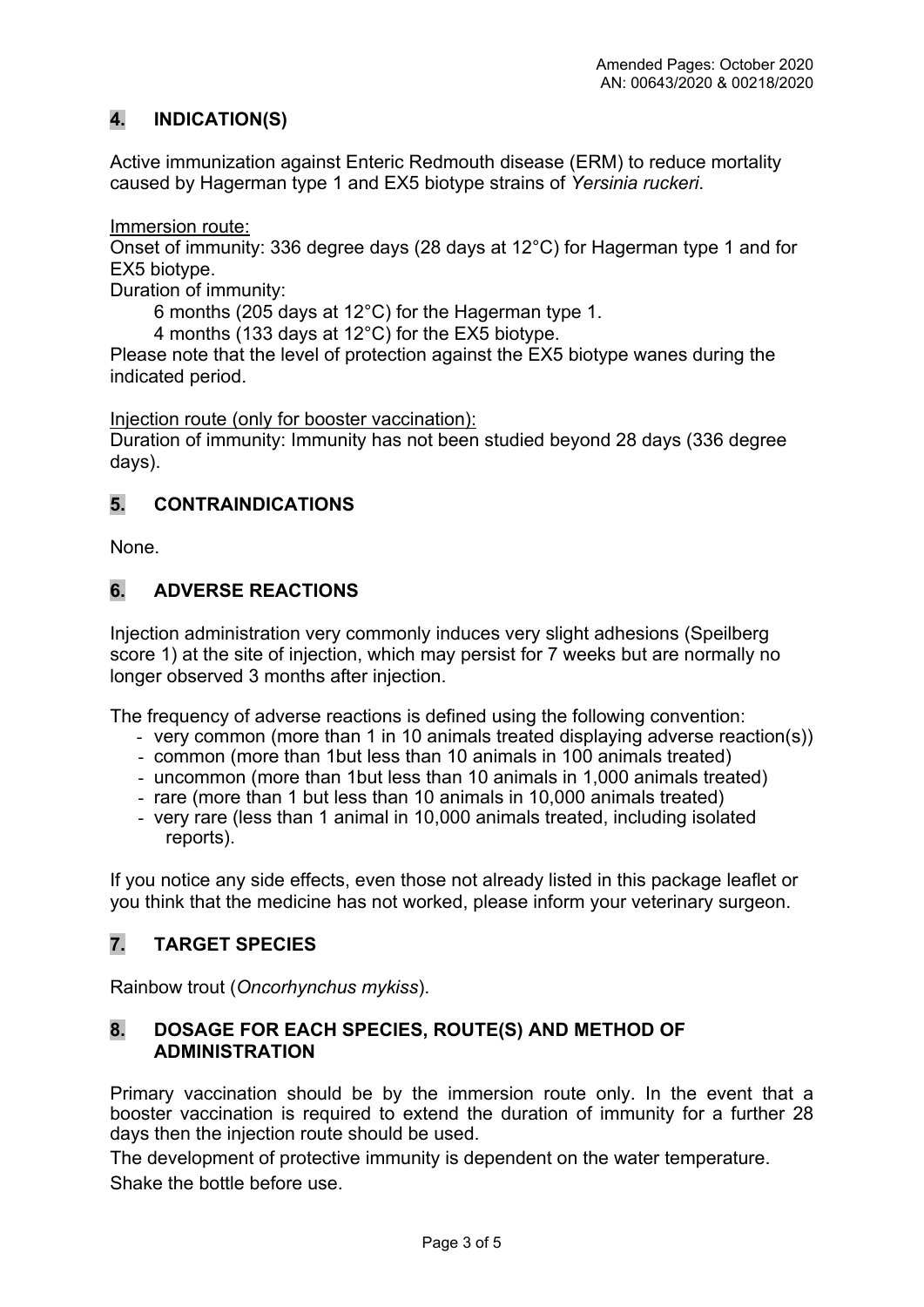Primary vaccination by immersion (Fish of least 5 g)

Dilute the contents of the bottle (1 litre) in 9 litres of hatchery water, clean and suitably oxygenated.

Place the fish into batches and immerse for 30 seconds in the diluted vaccine. A litre of vaccine (making 10 litres of diluted vaccine) allows the vaccination of a maximum of 100 kg of fish.

Booster vaccination by injection (Fish of at least 12 g)

The product is administered by intra-peritoneal injection in the ventral area, just anterior to the pelvic fins. The dose is 0.1 ml per fish. The fish should be anaesthetised prior to vaccination.

# **9. ADVICE ON CORRECT ADMINISTRATION**

Primary vaccination by immersion: Dilute the contents immediately after opening the container, and use diluted vaccine immediately.

Booster vaccination by injection: The vaccine must be administered using a multidose injection applicator incorporating a mechanism to prevent flush-back. This applies equally to hand-held and automatic systems. Careful injection technique is important to minimise adverse reactions.

### **10. WITHDRAWAL PERIOD(S)**

Zero degree days.

### **11. SPECIAL STORAGE PRECAUTIONS**

Keep out of the sight and reach of children.

Store and transport refrigerated (2 °C - 8 °C). Do not freeze. Protect from light.

Do not use this veterinary medicinal product after the expiry date which is stated on the label.

Shelf life after first opening the container: use within 5 hours.

### **12. SPECIAL WARNING(S)**

Special warnings for each target species: Vaccinate healthy animals only. Do not vaccinate if the water temperature is below 12°C The minimum weights for fish before vaccination must be respected.

Special precautions for use in animals:

Avoid stress at the time of the handling of fish, as well as temperature variations, in particular between the vaccine suspension and the water of the holding area.